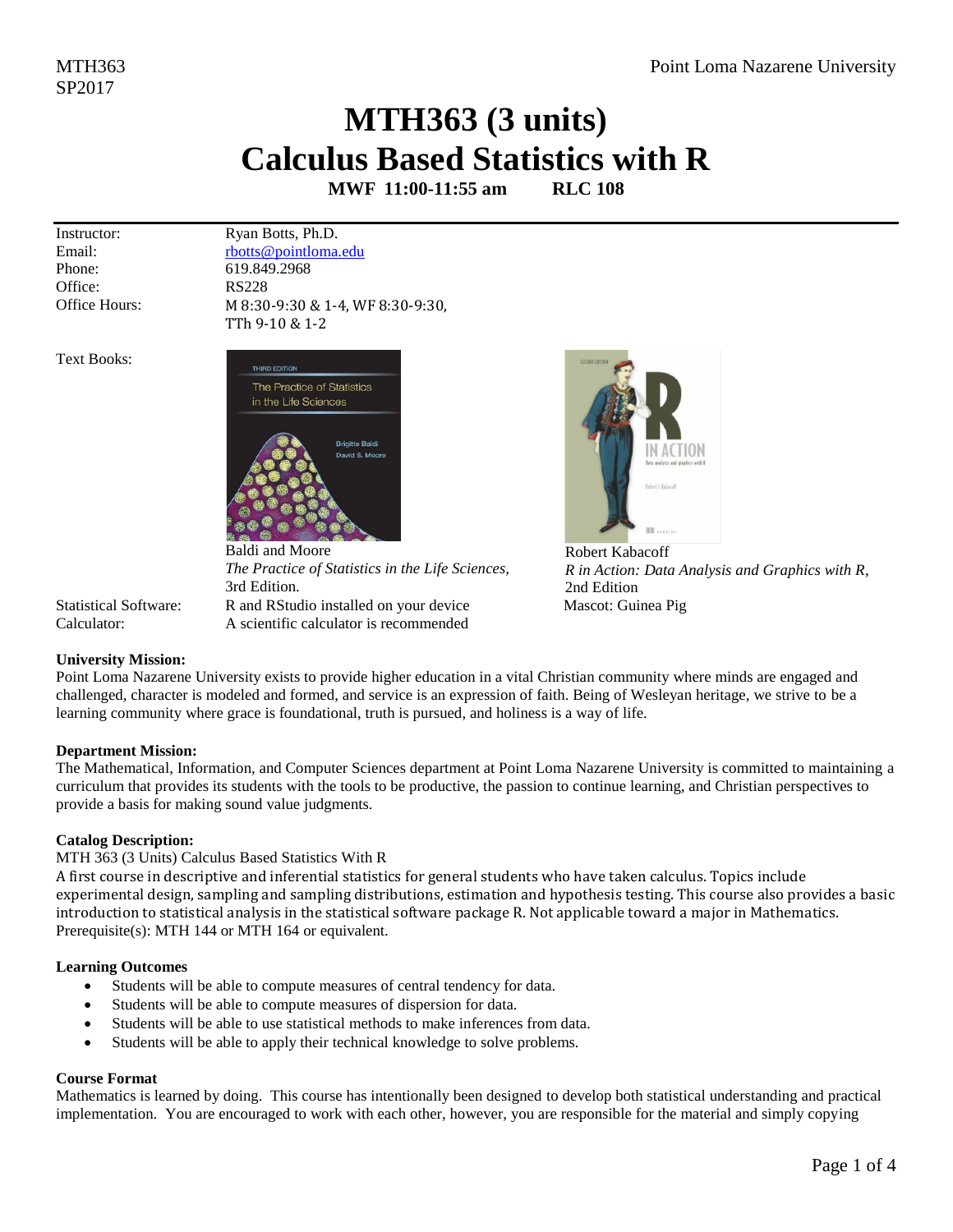# SP2017

answers will be to your detriment. You will be required to install the software (R and RStudio) on your own computer or use a computer lab copy during the assigned sessions.

### **Homework:**

The homework is designed to allow you to grasp the concepts of Statistics; it is not an end in itself. Assignments will be announced on Monday, and Wednesday. The work will be due on the following Monday (with a few exceptions).. The problems from the text may be submitted as a hard copy or may be submitted by e-mail in Word or Excel format (but not in Google Docs). There may also be other activities that are completed as homework. Late homework will not be accepted without prior consent or a well-documented emergency beyond your control. The lowest homework score will be dropped prior to computing the final course grade.

Collected assignments must be prepared in a style suitable for grading. The following guidelines are used to determine credit:

- the organization must be easy to follow
- the work must be legible
- complete solutions must be written for problems (not just answers);
- answers must be clearly marked
- use complete sentences to answer questions

#### **Labs:**

The labs will be posted in Canvas and are due in Canvas at the scheduled times (by 11:59 pm on the Thursday prior to the next lab).

#### **Examinations and the Final Examination:**

There will be two Mid-Semester Examinations and a comprehensive Final Examination. Both Mid-Semester Examinations and the Final Examination will include problems and questions over material assigned in the text, readings and handouts, as well as material presented in class. The examination schedule is included in the daily schedule. The instructor will not accept excuses such as poor communication with parents, benefactors, surf team sponsors and/or travel agents. No examination shall be missed without prior consent or a well-documented emergency beyond your control. In such cases, all make-up exams will occur at 8:30 am on the Saturday between classes and Final Exam week. A score of zero will be assigned for an examination that is missed without prior consent or a well-documented emergency beyond your control. The Lab Final Examination will be included as 1/5th of the Final Examination score.

#### **Grade Components:**

| <b>Grade Component</b>       | <b>Percent</b> |
|------------------------------|----------------|
| Two Examinations at 15% each | 30             |
| Final Exam                   | 40             |
| Labs                         | 15             |
| Written Homework             | 15             |
| Total                        | 100            |

#### **Grading Scale:**

Grades are based on the number of points accumulated throughout the course with the following exception. A student must pass at least one of Examination 1, Examination 2, or the Final Examination in order to pass the class. That is, a score of 60% must be achieved on one of the Examinations, or else the final grade will be an F regardless of all other point totals. Approximate minimal percentages required to obtain a given grade are:

| <b>Grading Scale in percentages</b> | A |                                                                                             |  |
|-------------------------------------|---|---------------------------------------------------------------------------------------------|--|
|                                     |   | $\ $ (87.5, 90.0) $\ $ (77.5, 80.0) $\ $ (67.5, 70.0) $\ $                                  |  |
|                                     |   | $\mid$ [92.5, 100] $\mid$ [82.5, 87.5] $\mid$ [72.5, 77.5] $\mid$ [62.5, 67.5] $\mid$       |  |
|                                     |   | $\vert$ [90.0, 92.5) $\vert$ [80.0, 82.5) $\vert$ [70.0, 72.5) $\vert$ [60.0, 62.5) $\vert$ |  |

#### **Attendance:**

Attendance is expected at each class session. In the event of an absence you are responsible for the material covered in class and the assignments given that day.

Regular and punctual attendance at all classes is considered essential to optimum academic achievement. If the student is absent from more than 10 percent of class meetings, the faculty member can file a written report which may result in de-enrollment. If the absences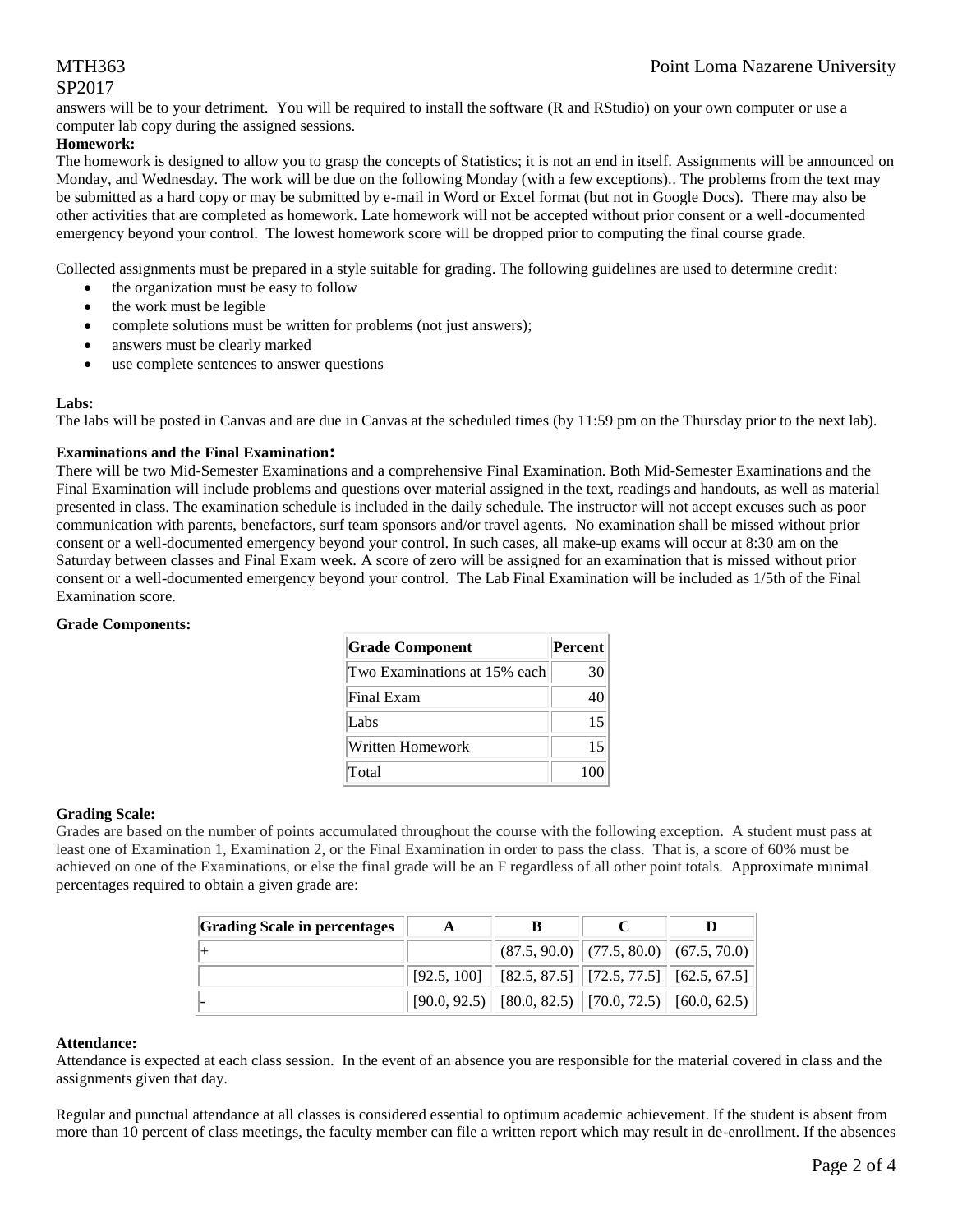# SP2017

### exceed 20 percent, the student may be de-enrolled without notice until the university drop date or, after that date, receive the appropriate grade for their work and participation. See

[http://catalog.pointloma.edu/content.php?catoid=24&navoid=1581#Class\\_Attendance](http://catalog.pointloma.edu/content.php?catoid=24&navoid=1581#Class_Attendance) in the Undergraduate Academic Catalog.

If you miss 10% of the class, you will receive a warning. If you miss 20% of the class, you will be automatically de-enrolled.

#### **Class Enrollment:**

It is the student's responsibility to maintain his/her class schedule. Should the need arise to drop this course (personal emergencies, poor performance, etc.), the student has the responsibility to follow through (provided the drop date meets the stated calendar deadline established by the university), not the instructor. Simply ceasing to attend this course or failing to follow through to arrange for a change of registration (drop/add) may easily result in a grade of F on the official transcript.

#### **Academic Accommodations:**

If you have a diagnosed disability, please contact PLNU's Disability Resource Center (DRC) within the first two weeks of class to demonstrate need and to register for accommodation by phone at 619-849-2486 or by e-mail at [DRC@pointloma.edu.](mailto:DRC@pointloma.edu) See Disability [Resource Center](http://www.pointloma.edu/experience/offices/administrative-offices/academic-advising-office/disability-resource-center) for additional information. For more details see the PLNU catalog: [http://catalog.pointloma.edu/content.php?catoid=24&navoid=1581#Academic\\_Accommodations](http://catalog.pointloma.edu/content.php?catoid=24&navoid=1581#Academic_Accommodations) 

Students with learning disabilities who may need accommodations should discuss options with the instructor during the first two weeks of class.

#### **Academic Honesty:**

Students should demonstrate academic honesty by doing original work and by giving appropriate credit to the ideas of others. Academic dishonesty is the act of presenting information, ideas, and/or concepts as one's own when in reality they are the results of another person's creativity and effort. A faculty member who believes a situation involving academic dishonesty has been detected may assign a failing grade for that assignment or examination, or, depending on the seriousness of the offense, for the course. Faculty should follow and students may appeal using the procedure in the university Catalog. See

[http://catalog.pointloma.edu/content.php?catoid=24&navoid=1581#Academic\\_Honesty](http://catalog.pointloma.edu/content.php?catoid=24&navoid=1581#Academic_Honesty) for definitions of kinds of academic dishonesty and for further policy information.

#### **Copyright Protected Materials:**

Point Loma Nazarene University, as a non-profit educational institution, is entitled by law to use materials protected by the US Copyright Act for classroom education. Any use of those materials outside the class may violate the law.

#### **Credit Hour:**

In the interest of providing sufficient time to accomplish the stated course learning outcomes, this class meets the PLNU credit hour policy for a 3 unit class delivered over 15 weeks. Specific details about how the class meets the credit hour requirements can be provided upon request.

#### **Final Exam: 10:30 am-1:00 pm on Wednesday May 3, 2017**

The final exam date and time is set by the university at the beginning of the semester and may not be changed by the instructor. This schedule can be found on the university website and in the course calendar. No requests for early examinations will be approved. Only in the case that a student is required to take three exams during the same day of finals week, is an instructor authorized to consider changing the exam date and time for that particular student.

#### **The Final Exam is a Comprehensive Examination.**